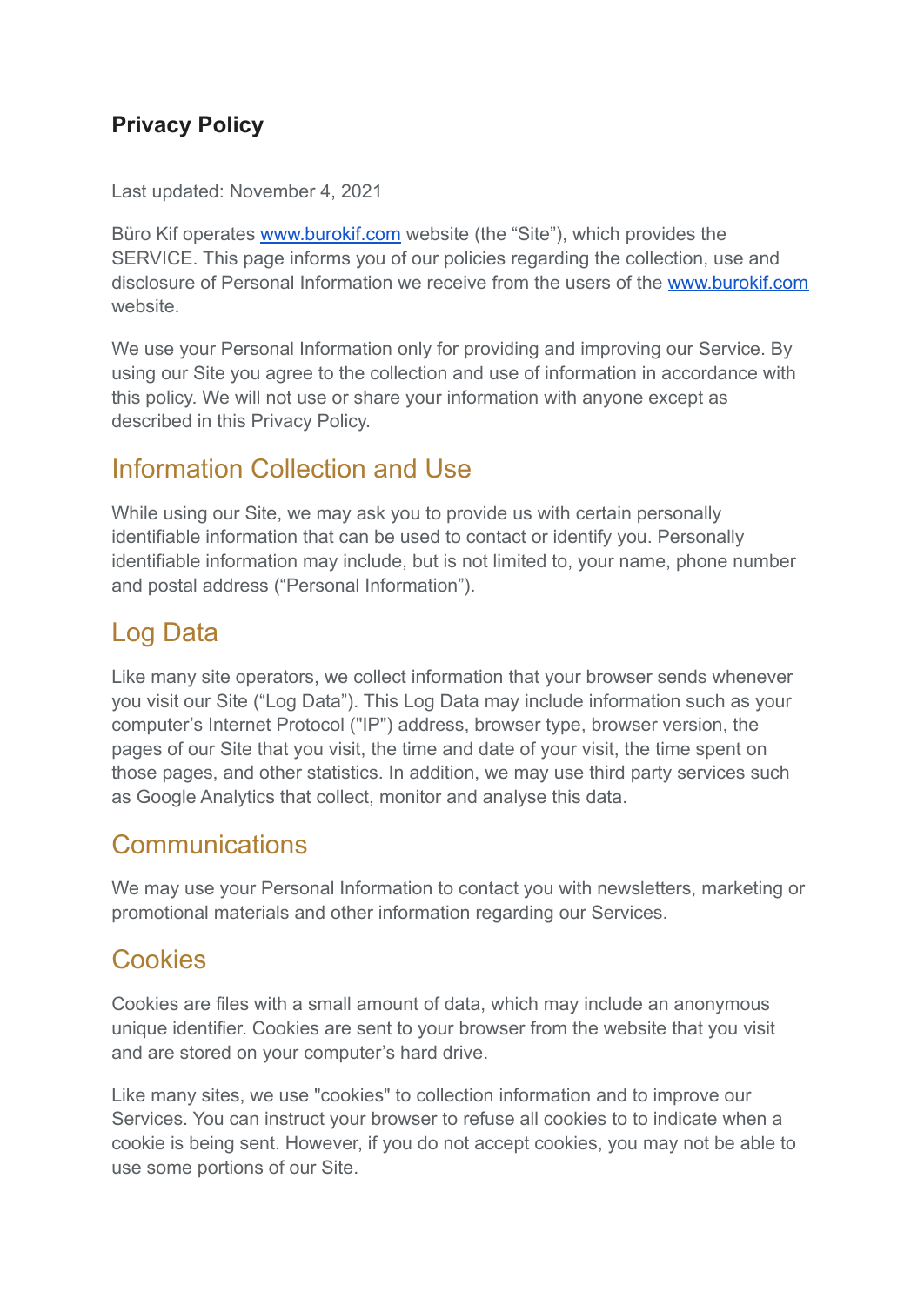# Third-Party Service Providers

We may employ third-party companies and individuals for the following reasons:

To facilitate our Service;

To provide the Service on our behalf;

To perform Service-related services; or

To assist us in analyzing how our Service is used.

We want to inform users of our Site that these third parties have access to your Personal Information. The reason is to perform the tasks assigned to them on our behalf. However, they are obligated not to disclose or use the information for any other purpose.

### **Security**

The security of your Personal Information is important to us, but remember that no method of transmission over the internet, or method of electronic storage is 100% secure. While we strive to use commercially acceptable means to protect your Personal Information, we cannot guarantee its absolute security.

## Links to Other Sites

Our Service may contain links to other sites. If you click on a third-party link, you will be directed to that site. Please note that these external sites are not operated by us. Therefore, we strongly advise you to review the Privacy Policy of these websites. We have no control over, and assume no responsibility for the content, privacy policies, or practices of any third-party sites or services.

#### Children's Privacy

Our Services do not address anyone under the age of 13. We do not knowingly collect personal identifiable information from children under 13. In the case we discover that a child under 13 has provided us with personal information, we immediately delete this from our servers. If you are a parent or guardian and you are aware that your child has provided us with personal information, please contact us so that we will be able to undertake the necessary actions.

## Changes to This Privacy Policy